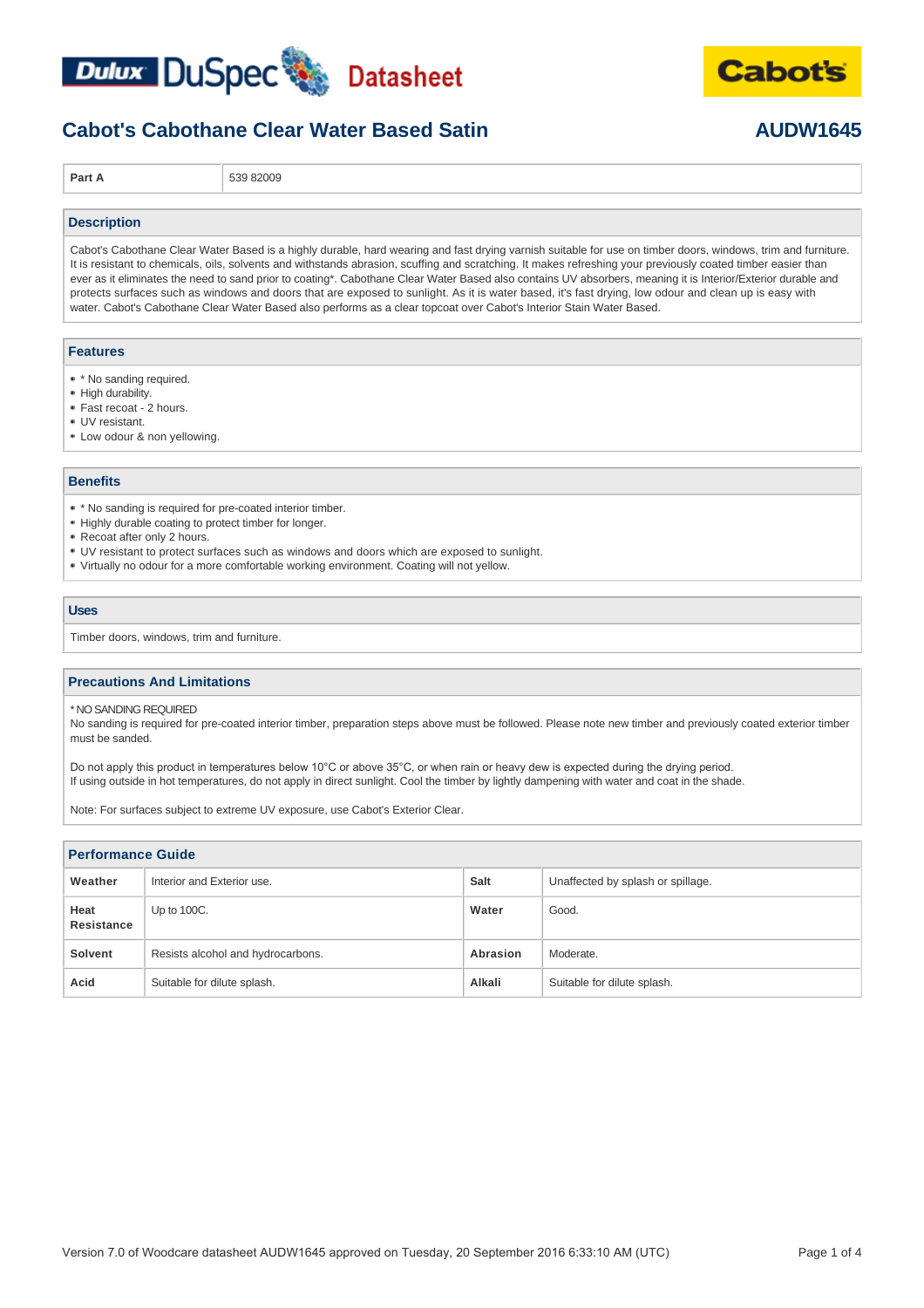## Dulux DuSpec Datasheet



| <b>Typical Properties</b>                           |                                                                                                                                                                                                                                           |         |                                                 |       |                                                                                                                                                                                                                                                                                                                                                                                                             |
|-----------------------------------------------------|-------------------------------------------------------------------------------------------------------------------------------------------------------------------------------------------------------------------------------------------|---------|-------------------------------------------------|-------|-------------------------------------------------------------------------------------------------------------------------------------------------------------------------------------------------------------------------------------------------------------------------------------------------------------------------------------------------------------------------------------------------------------|
| Gloss Level                                         | Satin                                                                                                                                                                                                                                     |         | Colour                                          | Clear |                                                                                                                                                                                                                                                                                                                                                                                                             |
| <b>Components</b>                                   | $\mathbf{1}$                                                                                                                                                                                                                              |         | <b>Number Of</b><br>Coats                       | 3     |                                                                                                                                                                                                                                                                                                                                                                                                             |
| V.O.C. Level                                        | $<$ 15g/L                                                                                                                                                                                                                                 |         | <b>Meets GBCA</b><br><b>VOC</b><br>Requirement? | Yes.  | Total Volatile Organic Content (TVOC) values are<br>calculated in accordance to the stated methodology within<br>Green Star Technical Manuals. The TVOC content is<br>theoretically calculated as the sum total of the known VOC<br>values of the product's raw material components. These<br>materials include the base paint plus additional low VOC<br>tinter required for non-factory packaged colours. |
| <b>Touch Dry</b>                                    | 30 minutes                                                                                                                                                                                                                                |         |                                                 |       |                                                                                                                                                                                                                                                                                                                                                                                                             |
| Clean Up                                            | Water                                                                                                                                                                                                                                     |         |                                                 |       |                                                                                                                                                                                                                                                                                                                                                                                                             |
| <b>Application</b><br>Method                        | M۱<br>Air Spray<br><b>Brush</b>                                                                                                                                                                                                           |         |                                                 |       |                                                                                                                                                                                                                                                                                                                                                                                                             |
| Application<br><b>Conditions</b>                    | <b>Solids By Volume</b>                                                                                                                                                                                                                   | 28      |                                                 |       |                                                                                                                                                                                                                                                                                                                                                                                                             |
|                                                     |                                                                                                                                                                                                                                           | Min     |                                                 | Max   | Recommended                                                                                                                                                                                                                                                                                                                                                                                                 |
|                                                     | Wet Film Per Coat (microns)                                                                                                                                                                                                               |         |                                                 |       | 64                                                                                                                                                                                                                                                                                                                                                                                                          |
|                                                     | Dry Film Per Coat (microns)                                                                                                                                                                                                               |         |                                                 |       | 18                                                                                                                                                                                                                                                                                                                                                                                                          |
|                                                     | Recoat Time (min)<br>Theoretical Spread Rate (m <sup>2</sup> /L)                                                                                                                                                                          | 2 hours |                                                 |       | 16                                                                                                                                                                                                                                                                                                                                                                                                          |
| <b>Typical</b><br><b>Properties</b><br><b>Notes</b> | SPREADING RATE<br>Approximately 16 square metres per litre depending on the porosity and condition of the timber.<br>DRYING AND RECOAT TIME<br>All timings quoted at 25C and 50% humidity. Cooler or humid conditions may require longer. |         |                                                 |       |                                                                                                                                                                                                                                                                                                                                                                                                             |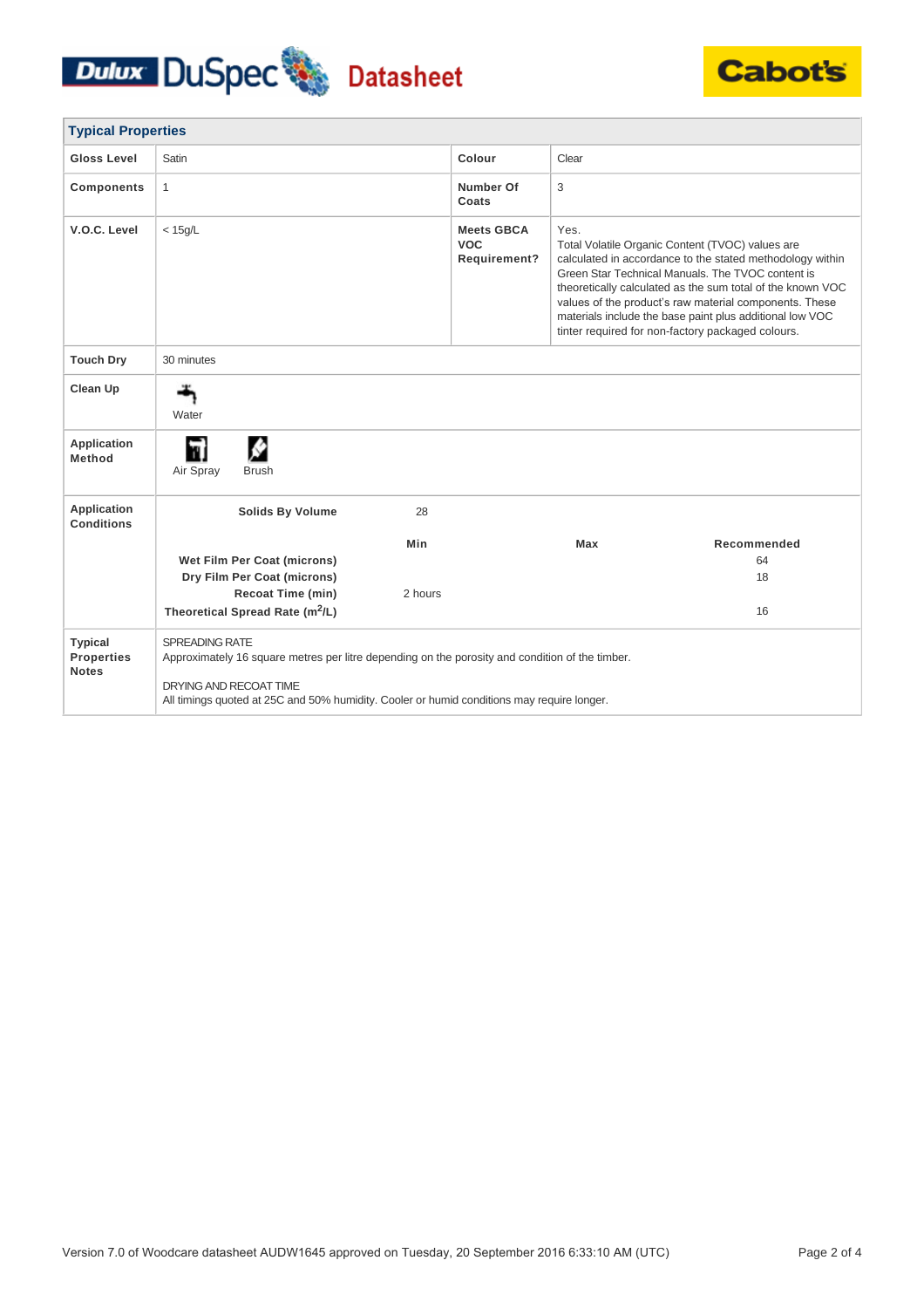# **Dulux DuSpec** Datasheet



| <b>Application Guide</b>                            |                                                                                                                                                                                                                                                                                                                                                                                                                                             |  |
|-----------------------------------------------------|---------------------------------------------------------------------------------------------------------------------------------------------------------------------------------------------------------------------------------------------------------------------------------------------------------------------------------------------------------------------------------------------------------------------------------------------|--|
| <b>Surface</b><br>Preparation                       | * * NO SANDING REQUIRED<br>No sanding is required for pre-coated interior timber, preparation steps below must be followed. Please note new timber and previously<br>coated exterior timber must be sanded.                                                                                                                                                                                                                                 |  |
|                                                     | Note: Fill nail holes, cracks and other defects with Cabot's Wood Tone Putty after applying the first coat of this product for accurate colour<br>matching.<br>Remove stains, dirt, wax, grease and oil with mineral turpentine. Remove any polish with a suitable polish remover.                                                                                                                                                          |  |
|                                                     | <b>Note</b><br>Previously coated interior timber with highly visible scratches, imperfections or surfaces that are severely worn must be sanded prior to<br>coating.                                                                                                                                                                                                                                                                        |  |
|                                                     | <b>BARE INTERIOR TIMBER</b><br>Sand the surface smooth using 180 - 240 grit sandpaper. Sand only in the direction of the grain. Remove all traces of sanding dust.                                                                                                                                                                                                                                                                          |  |
|                                                     | <b>BARE EXTERIOR TIMBER</b><br>Allow timber to weather for 4 - 6 weeks. For exterior surfaces only, clean with Cabot's Deck Clean following label instructions.                                                                                                                                                                                                                                                                             |  |
|                                                     | PREVIOUSLY COATED INTERIOR TIMBER<br>Thoroughly clean the surface with Cabot's Floor Clean and allow to dry.<br>Apply one coat to a small test area. Allow to dry for 3 hours. Press sticky tape firmly to the surface and pull off quickly. If the coating<br>comes off, sand back further to a sound surface.                                                                                                                             |  |
|                                                     | PREVIOUSLY COATED EXTERIOR TIMBER<br>For best results, remove back to bare timber using a paint stripper, or sanding. For exterior surfaces only, clean with Cabot's Deck Clean<br>following label instructions.                                                                                                                                                                                                                            |  |
| <b>Application</b><br>Procedure<br>And<br>Equipment | • Note: Do not shake can<br>Stir thoroughly with a broad flat paddle before and during use.<br>Apply with a good quality brush or spray gun. If spraying, back brushing is recommended. If brushing, always brush in the direction of the<br>grain.<br>Allow to dry for a minimum of 2 hours. For best results, lightly sand to remove any grain raise using 240 grit paper. Remove all sanding<br>dust.<br>Apply 2nd & 3rd coats as above. |  |
|                                                     | STAINING BARE INTERIOR TIMBER<br>If timber is to be stained, apply one coat of Cabot's Interior Stain Water Based or Stain & Varnish Water Based following label instructions.<br>For Cabot's Interior Stain Water Based only: Allow stain to dry for 2 hours and apply 3 coats of Cabothane Clear following application<br>procedure above.                                                                                                |  |
|                                                     | Note - To stain previously coated timber, sand back to bare timber before staining.                                                                                                                                                                                                                                                                                                                                                         |  |
|                                                     | <b>HINTS</b><br>Cabot's Cabothane Clear is not suitable for:<br>previously wax coated finishes<br>walk-on areas<br>extreme UV exposure<br>broad wall application                                                                                                                                                                                                                                                                            |  |
|                                                     | For surfaces subject to extreme UV exposure, use Cabot's Exterior Clear.                                                                                                                                                                                                                                                                                                                                                                    |  |